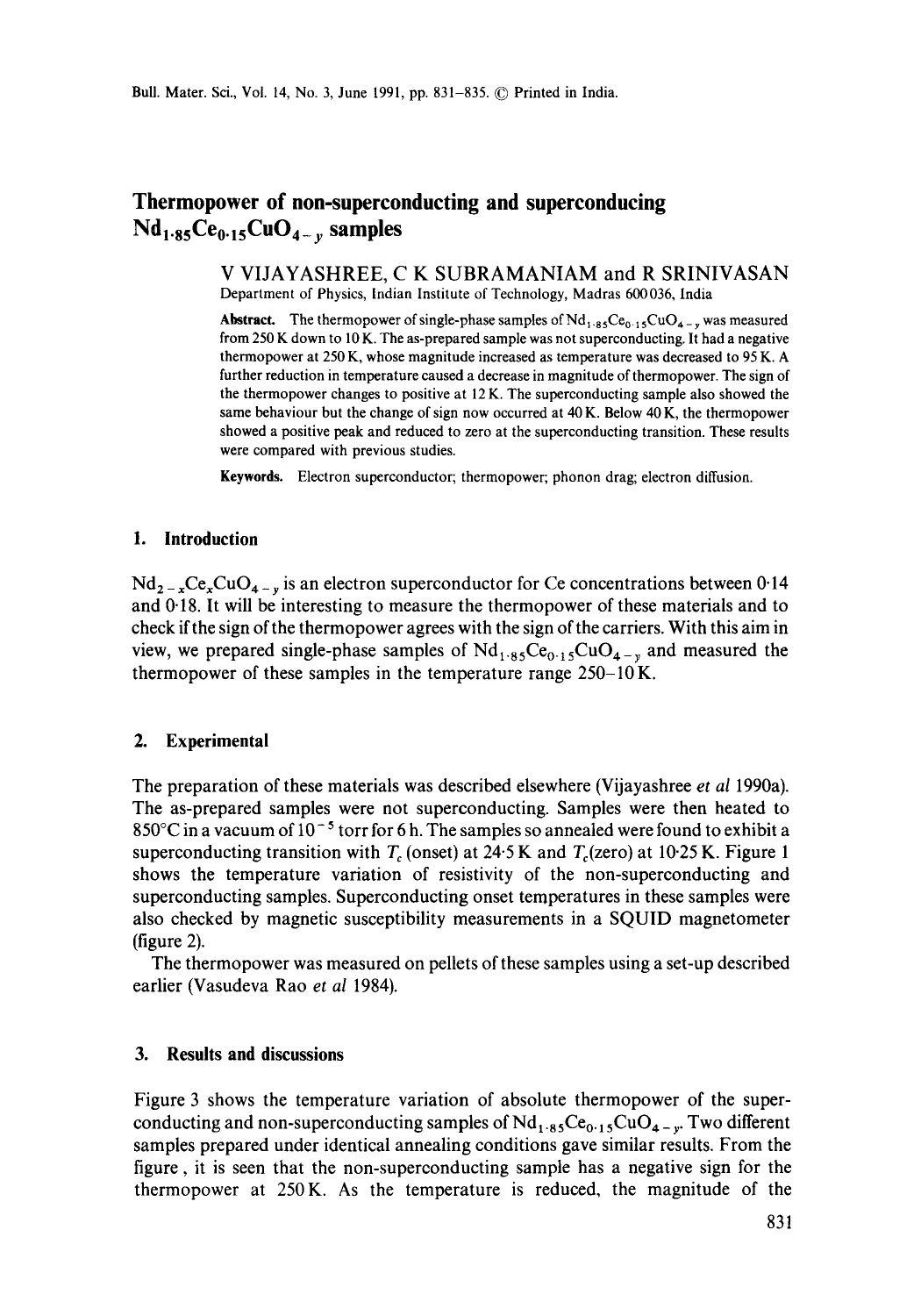

Figure 1. Resistivity vs temperature of  $Nd_{1.85}Ce_{0.15}CuO_{4-y}$ .



Figure 2. Susceptibility vs temperature of  $Nd_{1.85}Ce_{0.15}CuO_{4-y}$ .

thermopower attains a peak at around 95 K. With further reduction in temperature, the magnitude of the thermopower decreases and the thermopower undergoes a change of sign at 12 K. The same features are exhibited by the superconducting sample, but for the following differences: (a) the thermopower at  $250 K$  of the superconducting sample is nearly five times smaller in magnitude than the thermopower of the nonsuperconducting sample, (b) the negative peak in thermopower of the superconducting sample occurs at around 105 K, and (c) the thermopower sign changes from negative to positive at 40 K in the superconducting sample.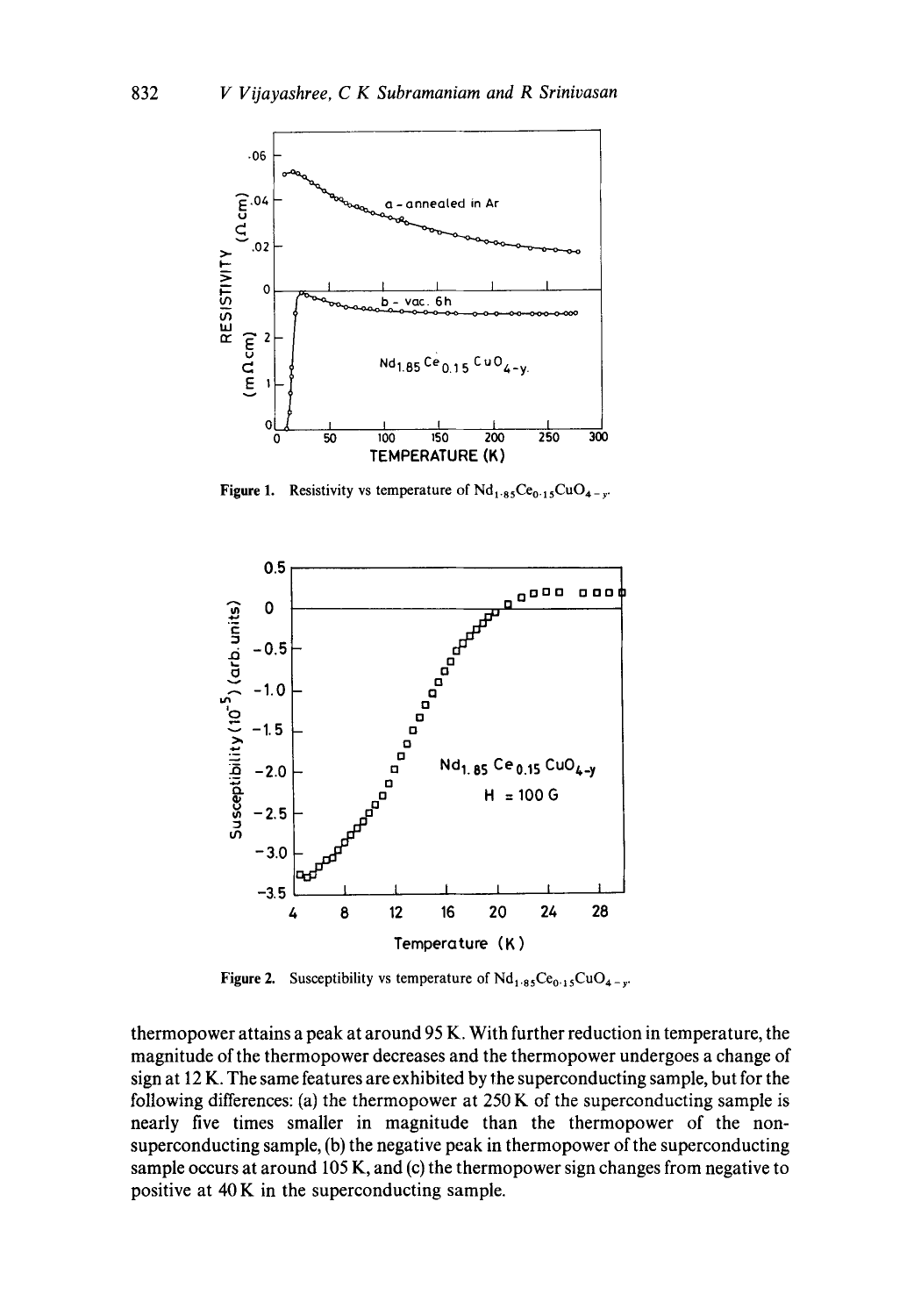

Figure 3. Thermopower vs temperature of  $Nd_{1.85}Ce_{0.15}CuO_{4-}r$ 

Lim *et al* (1989) measured the thermopower of  $Nd_{1.85}Ce_{0.15}CuO_{4-y}$  and  $Pr_{1.85}Ce_{0.15}CuO_{4-v}$ . These samples were sintered at 1150°C for 12 h and annealed at 1000°C in Ar atmosphere for 10 h. For the Nd sample studied by them, the resistivity dropped at  $24 K$ , but did not go to zero down to  $4.2 K$ , probably due to incomplete oxygen deficiency. They found the thermopower to be positive and small. The thermopower increased when the temperature was increased from 10K, reached a maximum value of  $0.7 \mu$ V/K around 50 K, and then decreased and reached a plateau in the temperature region 100-250K. With further rise in temperature, thermopower decreased sharply.

On the other hand, Lopez-Morales and Grant (1989) reported that the thermopower of the parent compound  $Nd_2CuO_{4-y}$  was negative at room temperature and underwent a change of sign at around 70 K. But in  $Nd_{1.85}Ce_{0.15}CuO_{4-y}$ , these authors found the thermopower to be negative and constant with a value of around  $1.8 \mu V/K$ , which decreased smoothly to zero at the superconducting transition. They did not observe a change in sign of thermopower at low temperatures. These authors conclude that the positive thermopower arises from a non-uniform distribution of Ce.

Takagi *et al* (1989) found the thermopower to be around  $-2\mu$ V/K and temperatureindependent down to the onset of superconducting transition. The results of Lim *et al*  (1989) contrast sharply with those of Lopez-Morales and Grant (1989) and Takagi *et al*  (1989). Our results do not agree with either of them.

Sony corporation workers (1989) reported that the sign of thermopower was negative at room temperature and became positive just above the superconducting transition. These results are in agreement with ours.

Our results can be interpreted as arising from a combination of diffusion and phonon drag contributions. The phonon drag contribution appears to be positive in these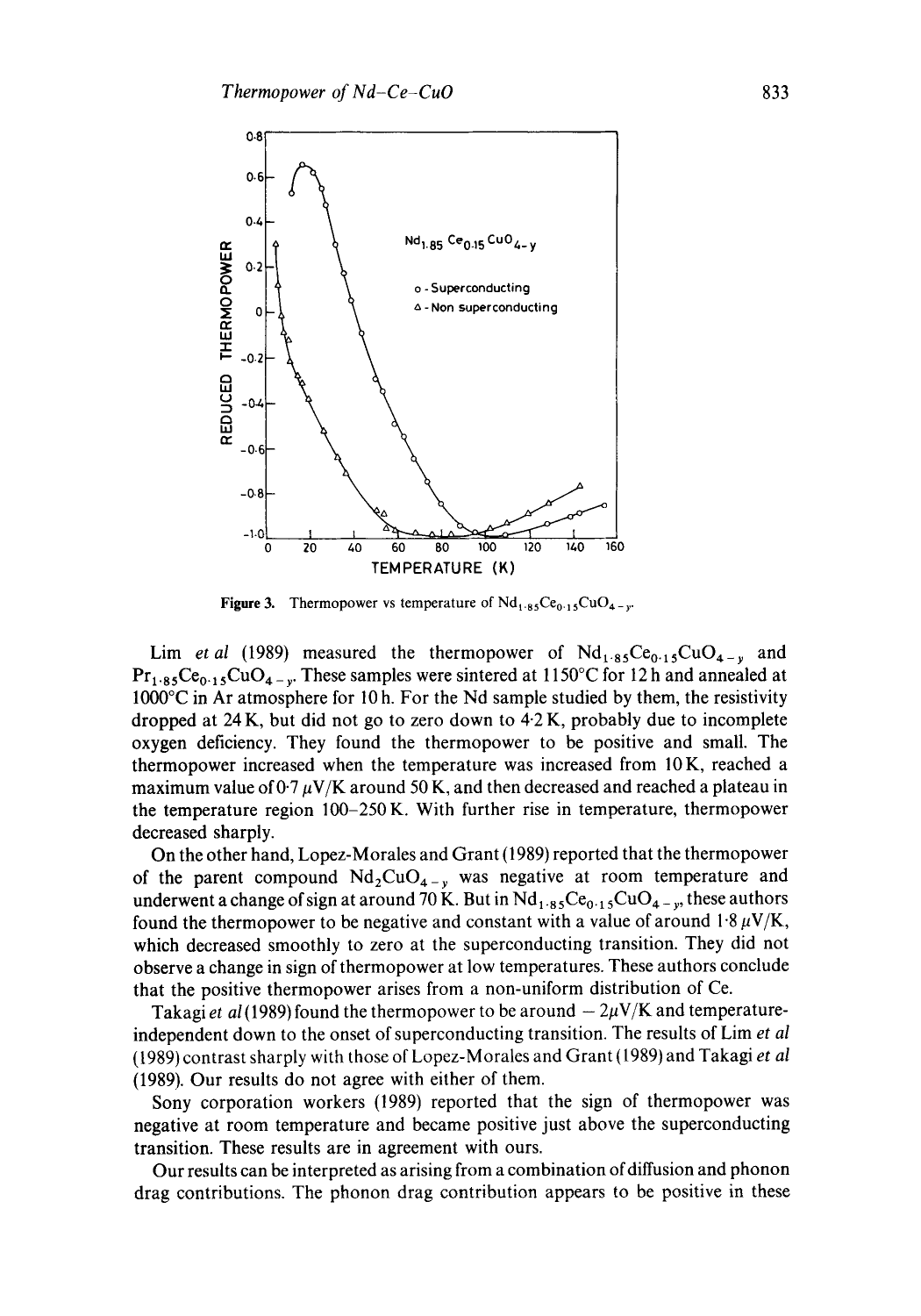samples. The electron diffusion term in the non-superconducting sample appears to be very large and compensates for the phonon drag term at a low temperature (around 12 K). The superconducting sample has a considerably smaller electron diffusion term. The removal of oxygen is not expected to alter the phonon drag contribution drastically. Hence, the electron diffusion term compensates the phonon drag term at a much higher temperature (around 40 K).

Another possible explanation could be that we have both electrons and holes contributing to the thermopower as is believed to happen in the T1 and Bi compounds (Vijayashree *et a11990b).* In such a case, the sign of thermopower is not an unambiguous indication of the sign of the charge carrier responsible for superconductivity. Measurements on samples with other Ce concentrations showed similar results (Vijayashree *et al* 1990c).

Lopez-Morales and Grant (1989) performed an EPMA of their sample and concluded that the Ce concentration in the sample varied from point to point giving rise to inhomogeneity in the sample. They also believed that the region of inhomogeneity was  $Nd_2CuO_{4-y}$  with low amounts of Ce. One may attribute the changeover from negative to positive thermopower to the presence of such low concentrations of Ce. However, it is not clear as to how the thermopower of such an inhomogeneous phase will behave.

### **4. Conclusions**

The thermopower of  $Nd_{1.85}Ce_{0.15}CuO_{4-v}$  has been measured both for the nonsuperconducting and superconducting samples. In both cases, the thermopower changes from negative to positive as the temperature is reduced. The cross-over temperature for the non-superconducting sample is lower than that for the superconducting sample. Our results are in total disagreement with those of Lim *et al* (1989), whose findings showed positive thermopower at all temperatures down to the superconducting transition. It is in partial agreement with the results of Lopez-Morales and Grant (1989) in that, the sign, magnitude and trend of temperature variation of thermopower are similar down to about 50K for the superconducting sample. However, we observe a definite change of sign in thermopower at 40 K which is not seen by Lopez-Morales and Grant (1989). Our results can be understood in terms of a positive phonon drag contribution and a negative electron diffusion contribution.

### **Acknowledgements**

The authors thank the Programme Management Board (Superconductivity), Department of Science and Technology, New Delhi, for financial support. VV is thankful to CSIR, New Delhi for a research fellowship.

#### **References**

Lim Z S, Han K H, Sung-Ik L, Yoon H Jeong, Salk S H, Song Y S and Park Y W 1989 *Phys. Rev. B40* 7310 Lopez-Morales N E and Grant P M 1989 (IBM Research Report) Sony Corporation 1989 (as reported in *Nikkei Superconductors,* 4 April)